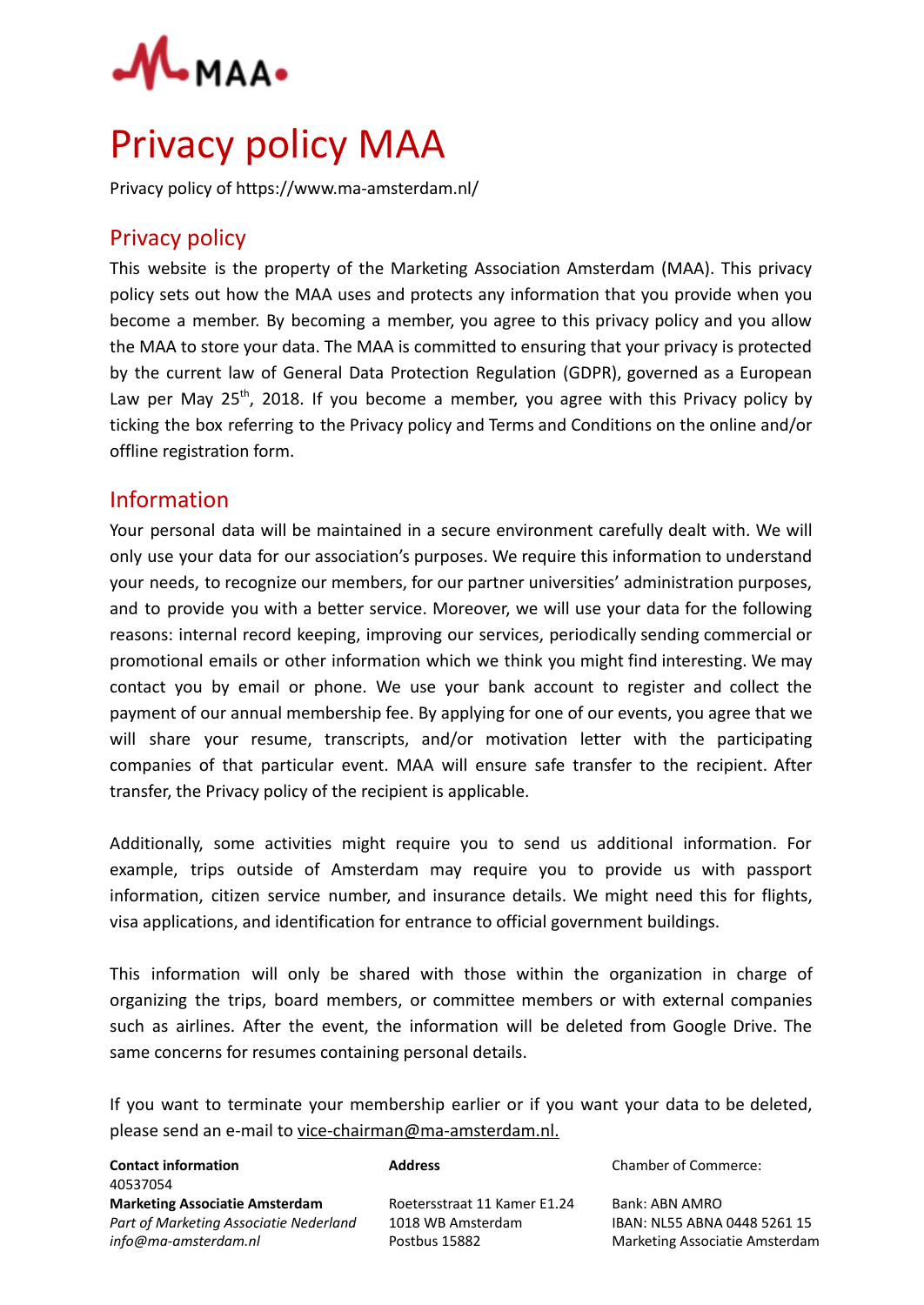

#### Visuals

During events, MAA reserves the right to take photos and video content for promotional purposes. The content will stay within the organization and will only be used for promotional purposes of MAA itself on our Social Media (Facebook, Instagram, LinkedIn), our website, and offline promotion. In case you have an objection against a content piece then you can contact us through sending an email to  $info@ma-amsterdam.nl$ . If you do not wish to be photographed or if you do not want content on which you are visible to be uploaded online, you can also contact us, and we will make sure that this footage is not saved or distributed.

## **Security**

We are committed to ensuring that your information is secure. To prevent unauthorized access or disclosure, we have put in place suitable physical, electronic, and managerial procedures to safeguard and secure the information we collect online. Information can only be accessed by board members and committee members who need to use the information for the purpose of why it is required. Access to personal information registered on the website is protected by username and password and is only provided to the board members of MAA. If you apply for an event you agree that the necessary information on your submission will be distributed to the third-party company.

## Email content and question form

Members and individuals or organizations outside of MAA can get in contact with us via email or via filling in the contact form on the website. The information discussed via these channels is saved on the website or archived in our email accounts. This is done because with an annually changing board it is important to archive information discussed, in case this needs to be checked or used at a later point in time. In case you do not want us to keep certain conversations, you can contact us, and we will delete it from our archive.

#### Links to other websites

The MAA website is likely to contain links that can forward you to third-party websites, such as our partner companies, partner universities, or other websites that are not operated by us. Once you are directed to a third-party website, the Terms and Conditions as well as the Privacy policy of that particular website will apply. It is advised to read through the policies of those websites. The MAA has no control over third-party websites and is not held responsible for the policies, content, or practices of any third-party website, service, and/or product.

**Contact information Commerce:** Address and Address chamber of Commerce: 40537054 **Marketing Associatie Amsterdam** Roetersstraat 11 Kamer E1.24 Bank: ABN AMRO *Part of Marketing Associatie Nederland* 1018 WB Amsterdam IBAN: NL55 ABNA 0448 5261 15 *info@ma-amsterdam.nl* Postbus 15882 Marketing Associatie Amsterdam